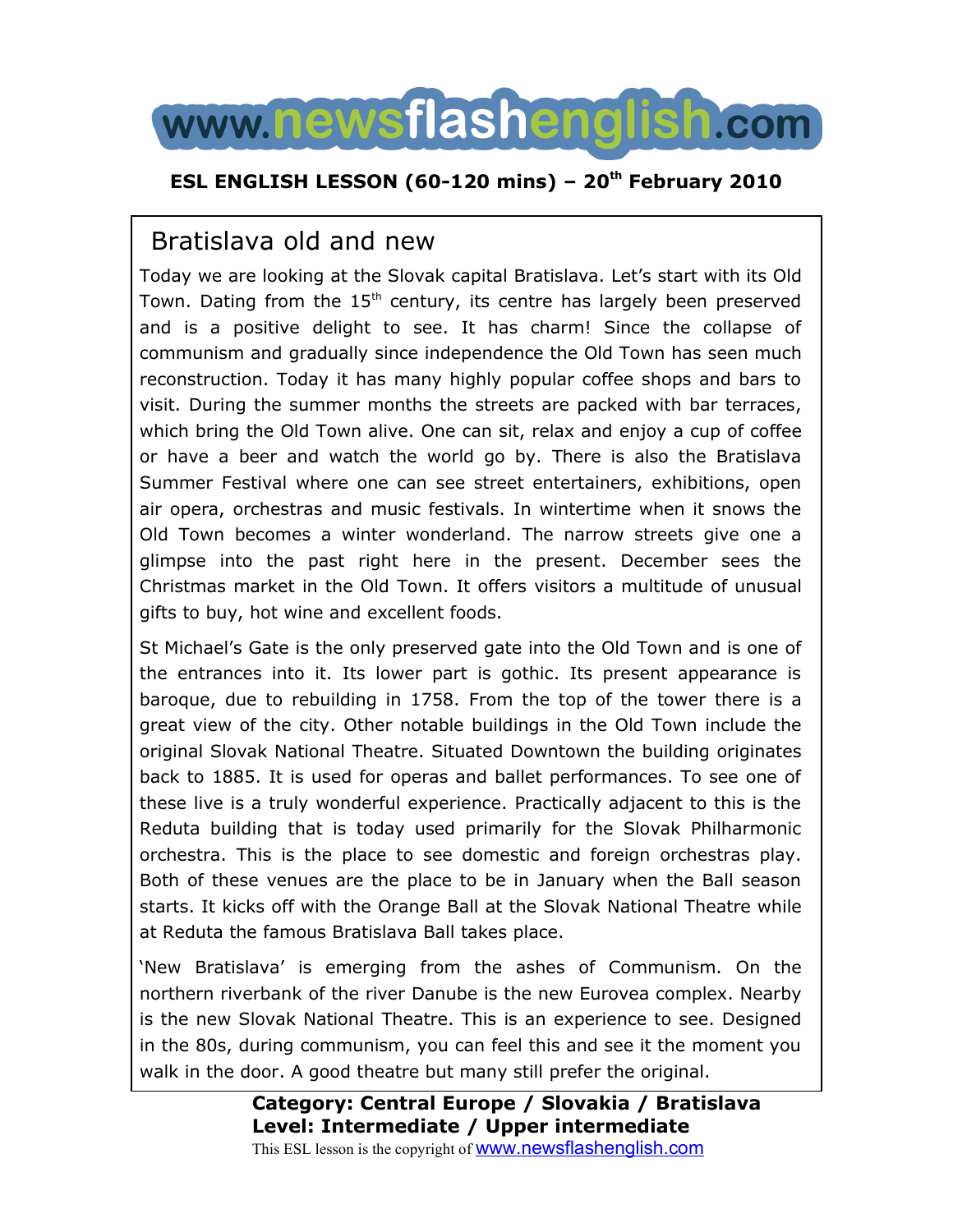On the far side of the river is the city park. During the summer a part of it becomes an urban beach. The facility offers leisure and sports facilities, a beach and a wonderful bar with a terrace to relax on and enjoy a cool beer. One can take in the stunning views of the Old Town, the castle and the sun setting over New Bridge. Wintertime has seen the site transformed into an ice skating ring. Bratislava actually has several other beaches including Zlaté Piesky and Petržalka. Popular summer sports include in-line skating and cycling along the dykes of the Danube. Winter sports include ice skating and ice hockey. The city also has a race course.

Bratislava offers you more! It has a castle to visit. Bratislava Castle looks out over the whole city. It's been a part of the panorama for many centuries. The castle has also been associated with the first written remark about the city back in 907. The original Palace in the castle was built in the 15<sup>th</sup> century during the rule of King Zigmund of Luxembourg. A destructive fire in 1811 destroyed much of the castle, so it was abandoned and lay in ruins for 150 years. It was finally rebuilt in 1961 by the Communists. Since the early 60s Bratislava Castle has once again been a joy for all to see on the city's skyline. Indeed the views from the castle are stunning. One can see the Old Town, and on the far side of the river Petržalka, and the Austrian wind turbines in the distance. Today the castle houses part of the Slovak National Museum. It is also used as offices by the government.

Practically opposite the castle is the New Bridge. A giant UFO shaped restaurant sits at the top of one side of the bridge. Its odd shape makes it stand out for miles. The aerial views from the top of the 'UFO' are well worth the lift ride up there! The communist interior has been reconstructed into a modern café and restaurant where you can relax and take in the breathtaking views of the city.

**Note: Check out an alternative lesson on the Slovak capital on the webpage - A visit to Bratislava.**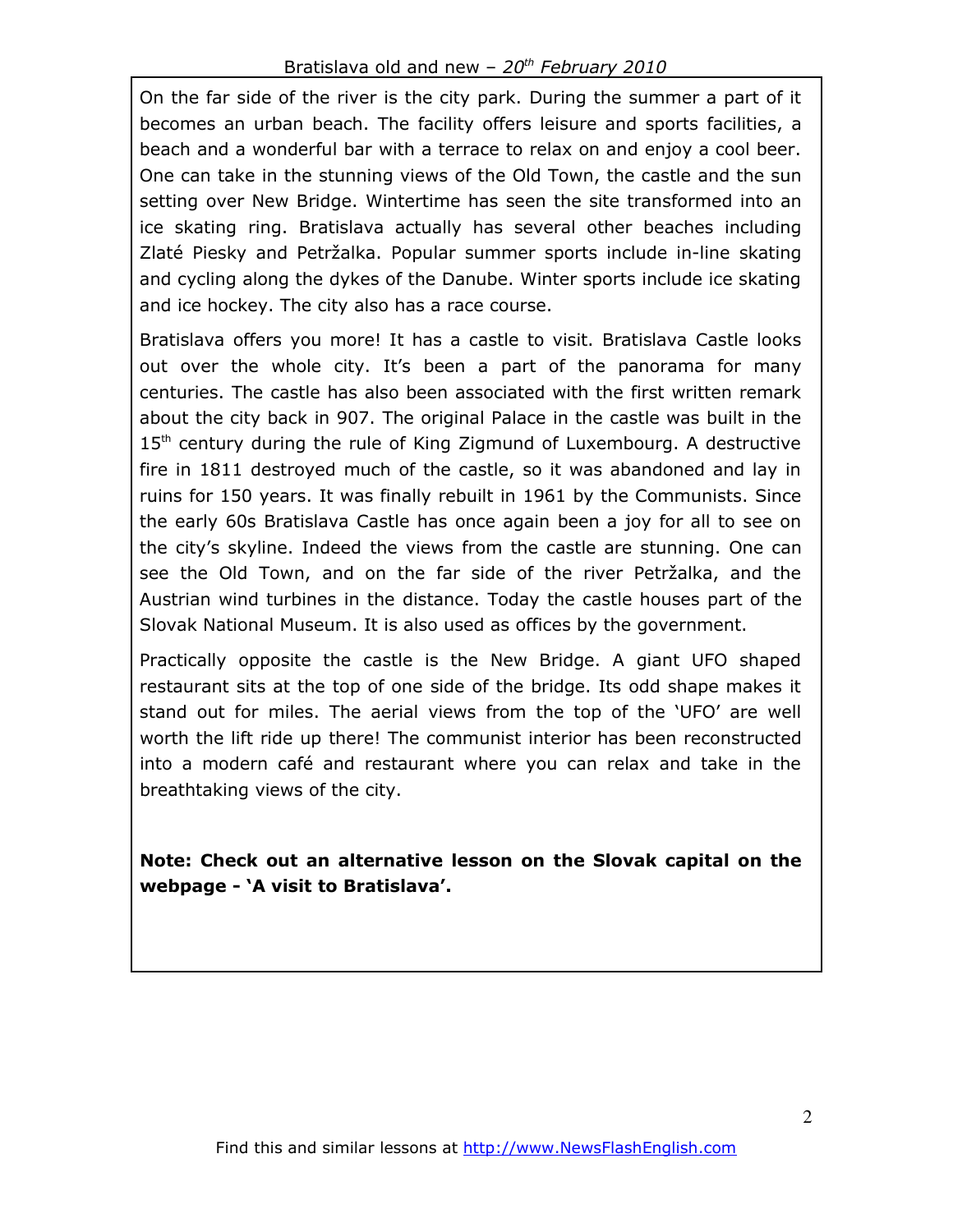1. Bratislava: Think of three interesting places tourists like to go in Bratislava. Now add three places people who live there might like to go. What is the difference? Go round the room swapping stories.

2. Geography: Bratislava, Slovakia: Where is Slovakia? What countries surround it? Where is its capital? Draw a map on the board then look on Google maps.

3. Dictation: The teacher will read four to six lines of the article slowly and clearly. Students will write down what they hear. The teacher will repeat the passage slowly again. Self correct your work from page one - filling in spaces and correcting mistakes. Be honest with yourself on the number of errors. Advise the teacher of your total number of errors. Less than five is very good. Ten is acceptable. Any more is room for improvement! More than twenty - you need to do some work!

4. Reading: The students should now read the article aloud, swapping readers every paragraph.

5. Vocabulary: Students should now look through the article and underline any vocabulary they do not know. Look in dictionaries. Discuss and help each other out. The teacher will go through and explain any unknown words or phrases.

6. The article: Students should look through the article with the teacher.

- a) What is the article about?
- b) What do you think about the article?

7. Let's think! Think of five things you know about Bratislava. Then add five things you might like to see there. Write them below. Explain to your partner why you chose these?

| Five things you know<br>about Bratislava | Five things you might like to see<br>in Bratislava |
|------------------------------------------|----------------------------------------------------|
|                                          |                                                    |
|                                          |                                                    |
|                                          |                                                    |

**The teacher** will choose some pairs to discuss their findings in front of the class.

8. Let's talk! In Bratislava: In pairs. You are in a pub in Bratislava. One of you is a barman/barmaid. The other is a tourist just in off the street who wants a drink. The tourist orders one at the bar. Between you  $-$  you get talking. Find out what you can about each other. Then ask questions about where to go in Bratislava. *5-minutes.*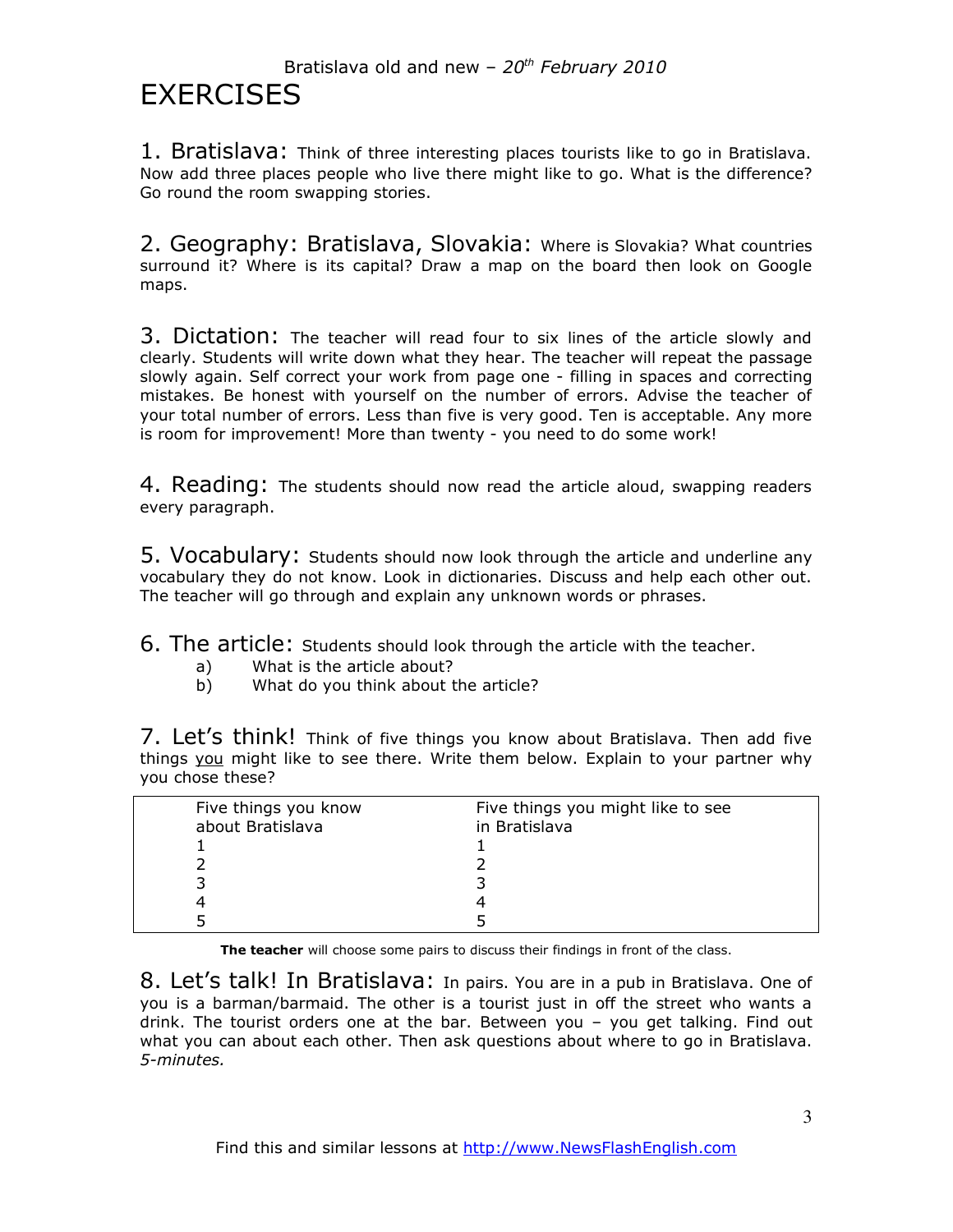#### Bratislava old and new *20th February 2010*

9. A day in Bratislava: In pairs/mini group. Each person chooses to be one of the following. Think of five things that person might do or see during a typical day in Bratislava. (Imagine!) Create a short story about it. Tell it your story. Try to make it interesting, funny, the problems, the experiences, the weather, etc. Interact your story with your colleagues.

| 1 Tour guide  | 3 Ice hockey fan |
|---------------|------------------|
| 2 Taxi driver | 4 In-line skater |

**The teacher** will choose some pairs to tell their stories in front of the class.

10. Bratislava: With your partner, discuss the following about Bratislava etc... (*You may need to look on the internet for this*)

| Infrastructure | Old town          |  |
|----------------|-------------------|--|
| Transportation | Sports facilities |  |
| Real estate    | Industry          |  |

**The teacher** will choose some pairs to tell their stories in front of the class.

11. Let's debate: In pairs. Students A think Bratislava is a great small European City for tourists to visit. Students B think otherwise choose an alternative European city. Explain why.

12. Let's be economic! The economic issues of Bratislava: Think of two economic advantages of Bratislava today. Add two economic issues it faces today. Fill in the list below then discuss with your partner.



**The teacher** will choose some pairs to tell their stories in front of the class.

13. Let's do 'the Article quiz': Have the students quiz each other in pairs. They score one point for each correct answer, and half a point each time they have to look at the article for help. See who can get the highest score!

#### **Student A**

- 1) What can you do in the summer in the Old Town?
- 2) Name the Balls.
- 3) What was built around 1885?
- 4) Where can you enjoy a cool beer?
- 5) What does the castle house?

#### **Student B**

- 1) What is emerging from the ashes of Communism?
- 2) What happens in the city park?
- 3) What happened in 1961?
- 4) Name the summer sports.
- 5) What happens in December?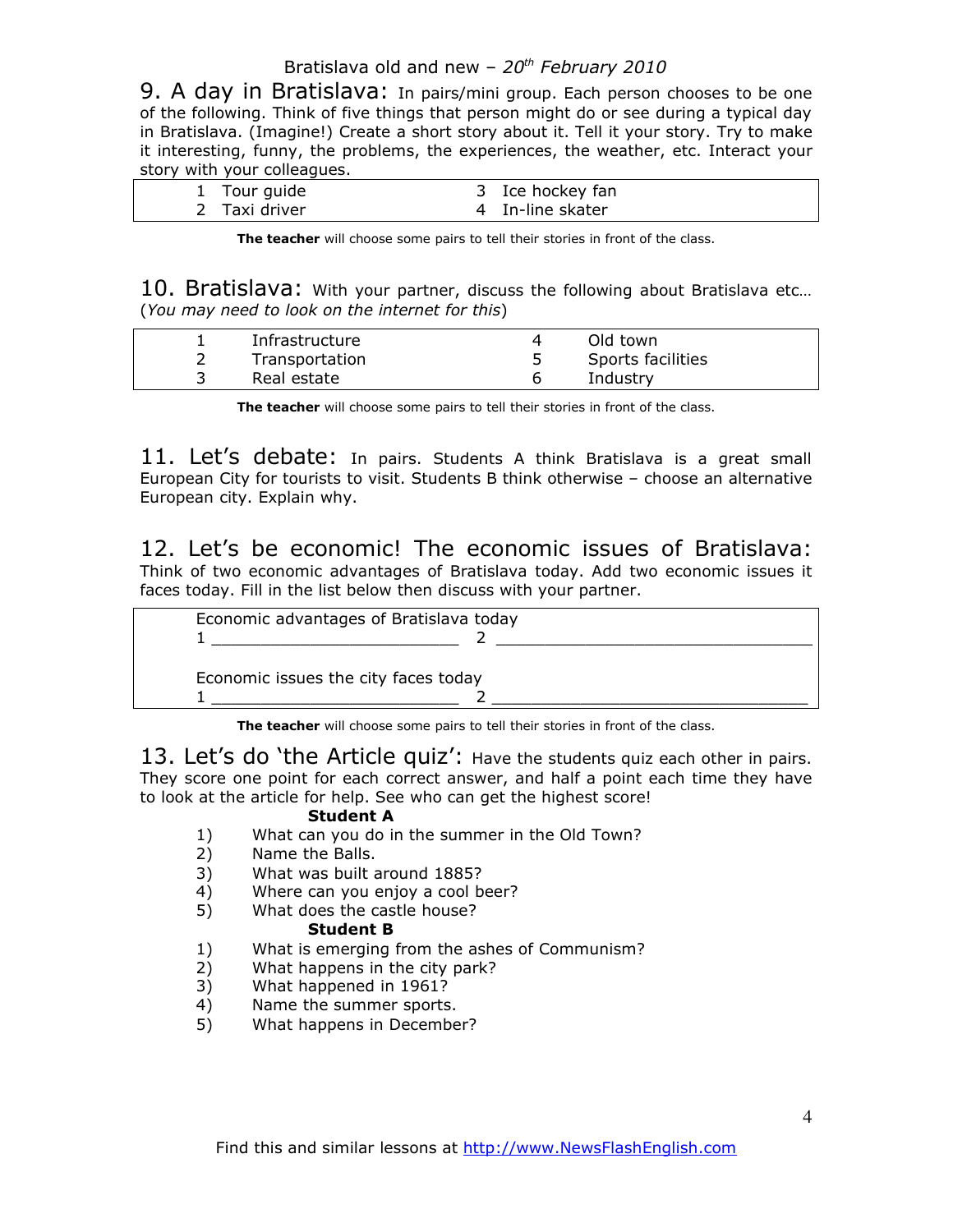#### Bratislava old and new *20th February 2010*

14. Let's think! Bratislava: Swap partners. With your new partner on the board write as many words to do with *Bratislava* as you can. *One-two minutes.* Compare with other teams. Using your words compile a short dialogue together.

15. Sentence starters: Finish these sentence starters. Correct your mistakes. Compare what other people have written.

# a) Bratislava et al. 2008 et al. 2009 et al. 2009 et al. 2009 et al. 2009 et al. 2009 et al. 2009 et al. 2009 e b) Central Europe **Europe** and the set of the set of the set of the set of the set of the set of the set of the set of the set of the set of the set of the set of the set of the set of the set of the set of the set of the c) Bratislava Castle \_\_\_\_\_\_\_\_\_\_\_\_\_\_\_\_\_\_\_\_\_\_\_\_\_\_\_\_\_\_\_\_\_\_\_\_\_\_\_\_\_\_\_\_\_\_\_\_ d) The UFO restaurant **EXECUTE 10** and the UFO restaurant e) Tourists \_\_\_\_\_\_\_\_\_\_\_\_\_\_\_\_\_\_\_\_\_\_\_\_\_\_\_\_\_\_\_\_\_\_\_\_\_\_\_\_\_\_\_\_\_\_\_\_\_\_\_\_\_\_\_

16. Quickfire session: The teacher asks the class: "I love Bratislava because..."

# DISCUSSION

Note: A previous trip to Bratislava will benefit students here.

For students who have NOT been to Bratislava – IMAGINE a little!

#### **STUDENT A's QUESTIONS**

- 1) Did the headline make you want to read the article?
- 2) Have you ever attended a Ball? If yes, which one?
- 3) Would you like to visit Bratislava?
- 4) What is the view from where you live?
- 5) What tall buildings have you visited recently?
- 6) What is the name of biggest river where you live?
- 7) What do you think of Christmas markets?
- 8) What do you think of Bratislava Old Town?
- 9) Which museums have you visited recently?
- 10) What is the nightlife like in Bratislava?

#### **STUDENT B's QUESTIONS**

- 1) What do you think about what you read?
- 2) How would you describe the old town in Bratislava?
- 3) What do you think of Bratislava Castle?
- 4) How often do you visit a park?
- 5) What winter sports do you like?
- 6) What summer sports do you like?
- 7) Do you like to visit a beach?
- 8) What castles have you visited recently?
- 9) What theatres or operas have you visited recently?
- 10) Did you like this discussion?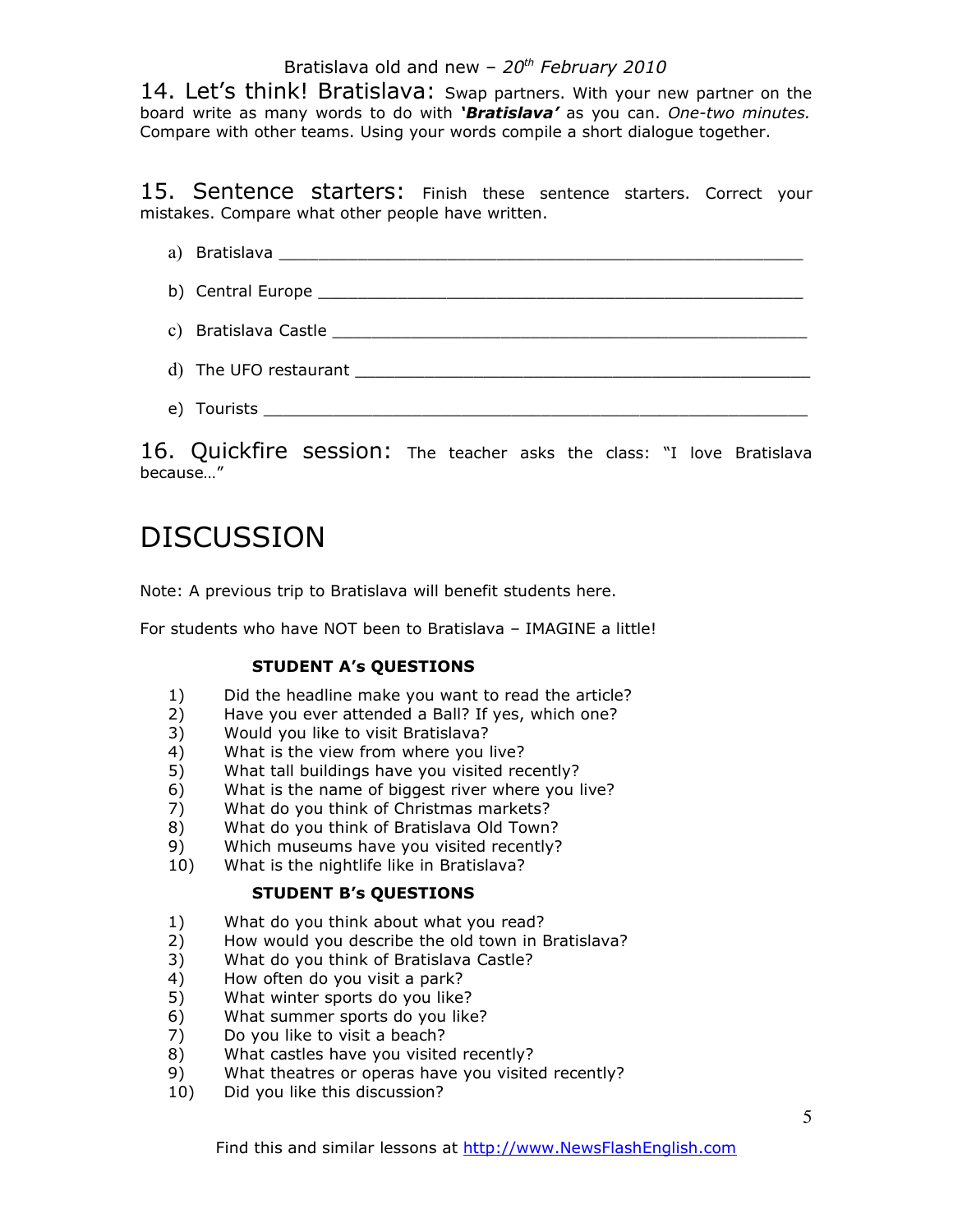## Bratislava old and new *20th February 2010* GAP FILL: READING

Put the words into the gaps in the text.

## Bratislava old and new

*narrow*

Today we are looking at the Slovak capital Bratislava. Let's start with its Old Town. Dating from the  $15<sup>th</sup>$  century, its centre has largely been preserved and is a positive delight to see. It has charm! Since the  $(1)$  of communism and  $(2)$  since independence the Old Town has seen much reconstruction. Today it has many highly popular coffee shops and (3)\_\_\_\_\_ to visit. During the summer months the streets are packed with bar terraces, which bring the Old Town alive. One can sit, relax and enjoy a cup of coffee or have a beer and watch the world go by. There is also the Bratislava Summer Festival where one can see street entertainers, (4)\_\_\_\_\_, open air opera, orchestras and music festivals. In wintertime when it snows the Old Town becomes a winter wonderland. The (5)\_\_\_\_\_ streets give one a  $(6)$  and into the past right here in the present. December sees the Christmas market in the Old Town. It offers visitors a  $(7)$  \_\_\_\_\_ of unusual  $(8)$  \_\_\_\_\_ to buy, hot wine and excellent foods. *gradually glimpse bars collapse gifts multitude exhibitions*

St Michael's Gate is the only preserved gate into the Old Town and is one of the entrances into it. Its lower part is  $(1)$ \_\_\_\_\_. Its present appearance is (2)\_\_\_\_\_, due to rebuilding in 1758. From the top of the tower there is a great view of the city. Other (3) buildings in the Old Town include the original Slovak National Theatre. Situated Downtown the building originates back to 1885. It is used for operas and (4)\_\_\_\_\_ performances. To see one of these live is a truly (5)\_\_\_\_\_ experience. Practically adjacent to this is the Reduta building that is today used (6)\_\_\_\_\_ for the Slovak Philharmonic orchestra. This is the place to see (7)\_\_\_\_\_ and foreign orchestras play. Both of these venues are the place to be in January when the Ball season starts. It kicks off with the Orange Ball at the Slovak National (8)\_\_\_\_\_ while at Reduta the famous Bratislava Ball takes place. *theatre gothic wonderful baroque primarily notable domestic ballet*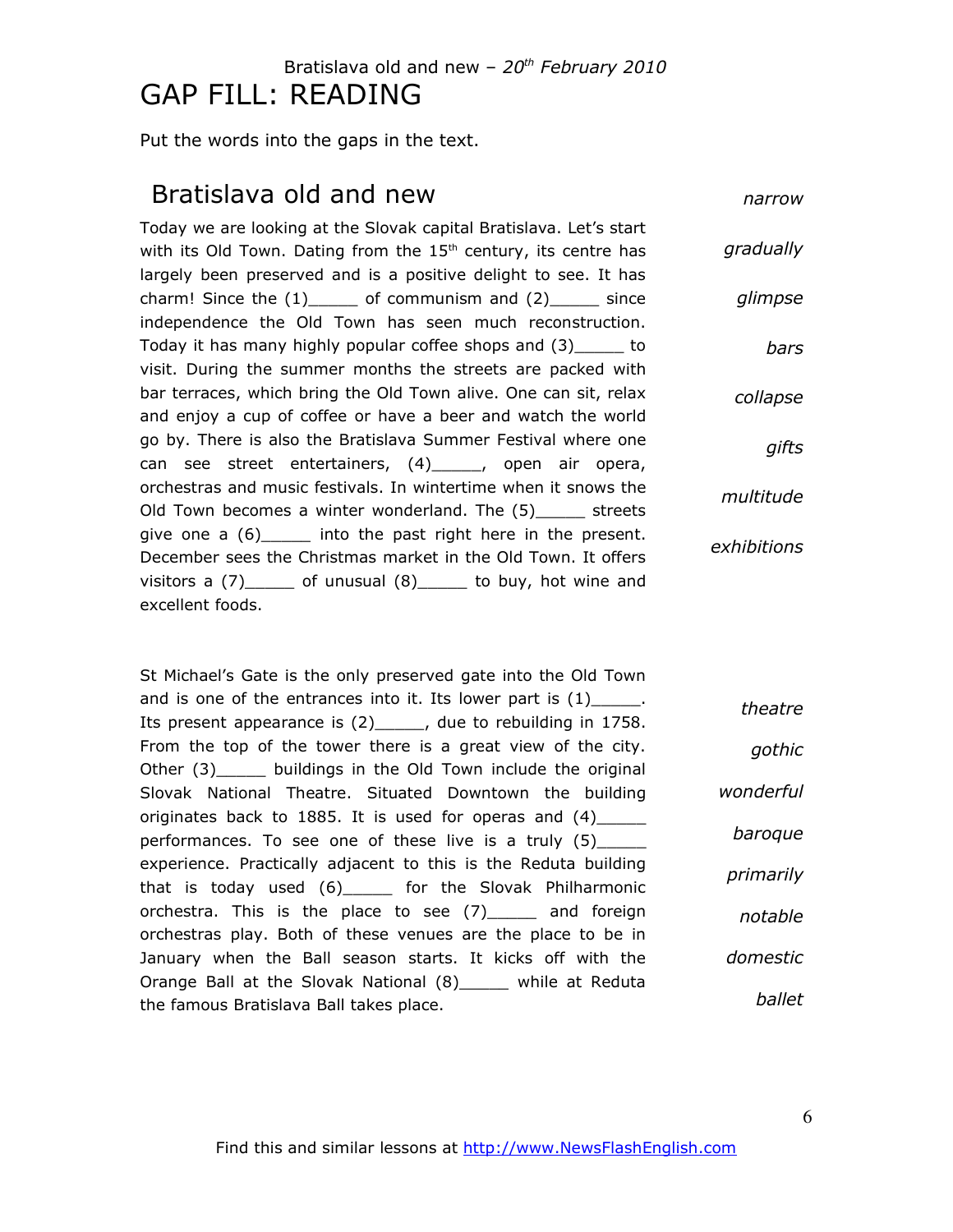#### Bratislava old and new *20th February 2010*

# GRAMMAR

Put the words into the gaps in the text.

## Bratislava old and new

*which*

Today we are looking at the Slovak capital Bratislava. Let's start with its Old Town. Dating from the  $15<sup>th</sup>$  century, its centre has largely been preserved and is a positive delight to see. It has  $charm!$  (1) the collapse of communism and gradually since independence the Old Town has seen much reconstruction. Today it has (2)\_\_ highly popular coffee shops and bars to visit. During the summer months the streets are packed (3) bar terraces (4)\_\_ bring the Old Town alive. One can sit, relax and enjoy a cup of coffee or have a beer and watch the world go by. (5)\_\_ is also the Bratislava Summer Festival (6)\_\_ one can see street entertainers, exhibitions, open air opera, orchestras and music festivals. In wintertime (7) it snows the Old Town becomes a winter wonderland. The narrow streets give one a glimpse into the past right (8)\_\_ in the present. December sees the Christmas market in the Old Town. It offers visitors a multitude of unusual gifts to buy, hot wine and excellent foods. *where many there with here when since*

St Michael's Gate is the only preserved gate into the Old Town and is one of the entrances into it.  $(1)$  lower part is gothic. Its present appearance is baroque, due to rebuilding in 1758. From the top  $(2)$  the tower there is a great view of the city. Other notable buildings (3)\_ the Old Town include the original Slovak National Theatre. Situated Downtown the building originates back to 1885. It is used for operas and ballet performances. To see one of these live is (4)\_\_ truly wonderful experience. Practically adjacent to this is the Reduta building that is today used primarily (5)\_ the Slovak Philharmonic orchestra. This is the place to see domestic and foreign orchestras play. Both of these venues are the place to be in January when (6) Ball season starts. (7) kicks off with the Orange Ball at the Slovak National Theatre while (8) Reduta the famous Bratislava Ball takes place. *its for*

*the*

*at*

*of*

*in*

*a*

*it*